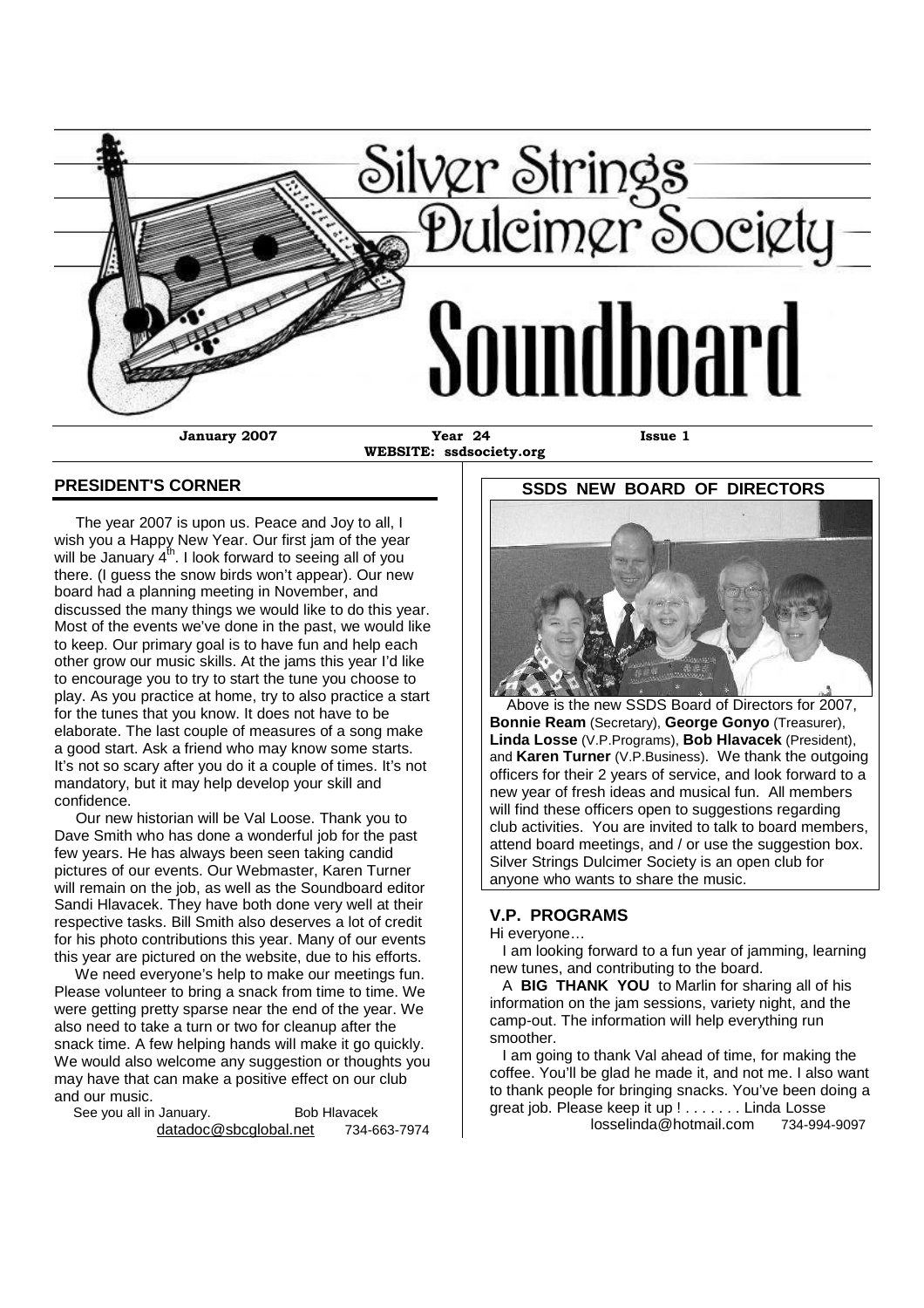## **V.P. BUSINESS . . . . . . . . . playdate chatter**

Happy New Year, and welcome to another year of Silver Strings. First and foremost, I want to take this opportunity to thank Ramona Hadley for all of her efforts and hard work as VP of Business over the past 2 years. Her leadership has helped to raise club funds and has opened more eyes to the world of dulcimers. Many times we take the efforts of others for granted, but if this position were handed to us, I'm sure we would really see the amount of work that was required to make it happen. Hopefully I will be able to continue to build on Ramona's foundation and passion in the coming year…

We already have a couple of playdates scheduled for 2007. Erie Ice Daze is Saturday, January 20 and Sunday, January 21, at Lake Erie Metro park, in Brownstown. This playdate is a fun two days. I've done this for the past 3 years and have always enjoyed it. This event is also a good event to attend if you've been thinking about coming to a playdate but have been hesitant. The atmosphere is more casual and we play mostly as background music with a few visitors stopping by to listen now and then. If you would like to come but can't come for both days, don't let that be a problem. I've love to see you there either day!

The other confirmed scheduled playdate is the Canton Senior Valentine Party, February 14<sup>th</sup> at the Summit On The Park Community Center in Canton. This is a new event and should be fun. For the exact times on the above playdates, see "MARK YOUR CALENDAR".

If you would like to attend a playdate, be sure to sign up at the next SSDS meeting, January 4<sup>th</sup> at Good Hope. The sign up sheets will be on the **new "PLAYDATE" table** which will be located just inside the room entrance **on the RIGHT**. These sheets will be available for sign up anytime, throughout the whole evening, and will be there for every meeting thereafter. The table on the **LEFT will continue to be the "INFORMATION" table**… newsletters, club sign in sheets, new music, calendar, event brochures, etc. If you are unable to attend a club meeting and would like to sign up for a playdate, please email or call. Please note that all playdates are "first come, first served" until full. KT (Karen Turner)

karenturner@comcast.net 734-455-4085

# **MARK YOUR CALENDAR :**

| * Erie Ice Daze, January 20 <sup>th</sup> 11:00 am - 3:00 pm                                              |  |
|-----------------------------------------------------------------------------------------------------------|--|
| * Erie Ice Daze, January 21 <sup>st</sup> noon - 4:00 pm                                                  |  |
| * Senior Valentine Party, February 14 <sup>th</sup> noon-1pm<br>Summit On the Park Community CenterCanton |  |

If your birthday or anniversary is not on the list or calendar at the information table, please stop and add it, so we can help celebrate.

#### **HAPPY BIRTHDAY**

| Jan. 10Sharon McAuliffe |
|-------------------------|
| Jan. 23Terry Avery      |
| Jan. 26Kelly Kaiser     |

#### **NOTES FROM YOUR SECRETARY:**

Reconciliation – peace – restoration - unity. These were goals the 2007 Board discussed at a recent planning meeting. We would very much like this to be our mantra or yardstick for decision making during the next year. Encouraging each member to be the best musician they can be and thus enriching Silver Strings and making us stronger musically is a key goal.

We are tentatively planning a March workshop for all instruments that would help us play together more effectively. This would include performance etiquette, starts, stops, how to feature different instruments on certain verses, varying tempo, etc. Another workshop is being considered for the June Campout, which may stress "jamming" styles.

Additional items discussed were the pig roast, the fall banquet, the Christmas potluck, Variety Nights (March 29, May 31, August 30, November 29), play date procedures, software for the new Treasurer, a pictorial directory, waving the two-year limit for chairmen so we can retain our current Web Site Master, Banquet, and Newsletter chairmen, candidates for Music Director, name tags, Minutes Format, and attendance.

We have tentatively set the first Thursday of the month at 6:00 P.M. for our Board Meetings. We thank you for the confidence you have given us to serve you but we cannot make Silver Strings work without your help. "The purpose of this organization shall be to play the hammered dulcimer together with other instruments for our enjoyment, promoting and encouraging knowledge of the hammered dulcimer through regularly scheduled meetings, workshops, performances, a newsletter, and other activities as agreed upon by the membership." (Article I of the Bylaws) We need your help to achieve these goals so let us all make every effort to do what leads to peace and mutual edification, building each other up and making Silver Strings strong and a place people can't wait to get to on Thursday nights.

Respectfully Submitted...........…Bonnie Ream bonnieandcarol@earthlink.com 734-464-7156

#### BANKER OURS

Since the outgoing Treasurer (Bob Hlavacek) is responsible for the year-end report, to be published January 1<sup>st</sup>, the new treasurer (George Gonyo) will first report in the February issue of the Soundboard. The year-end report will be available at all January meetings, and by request, after that.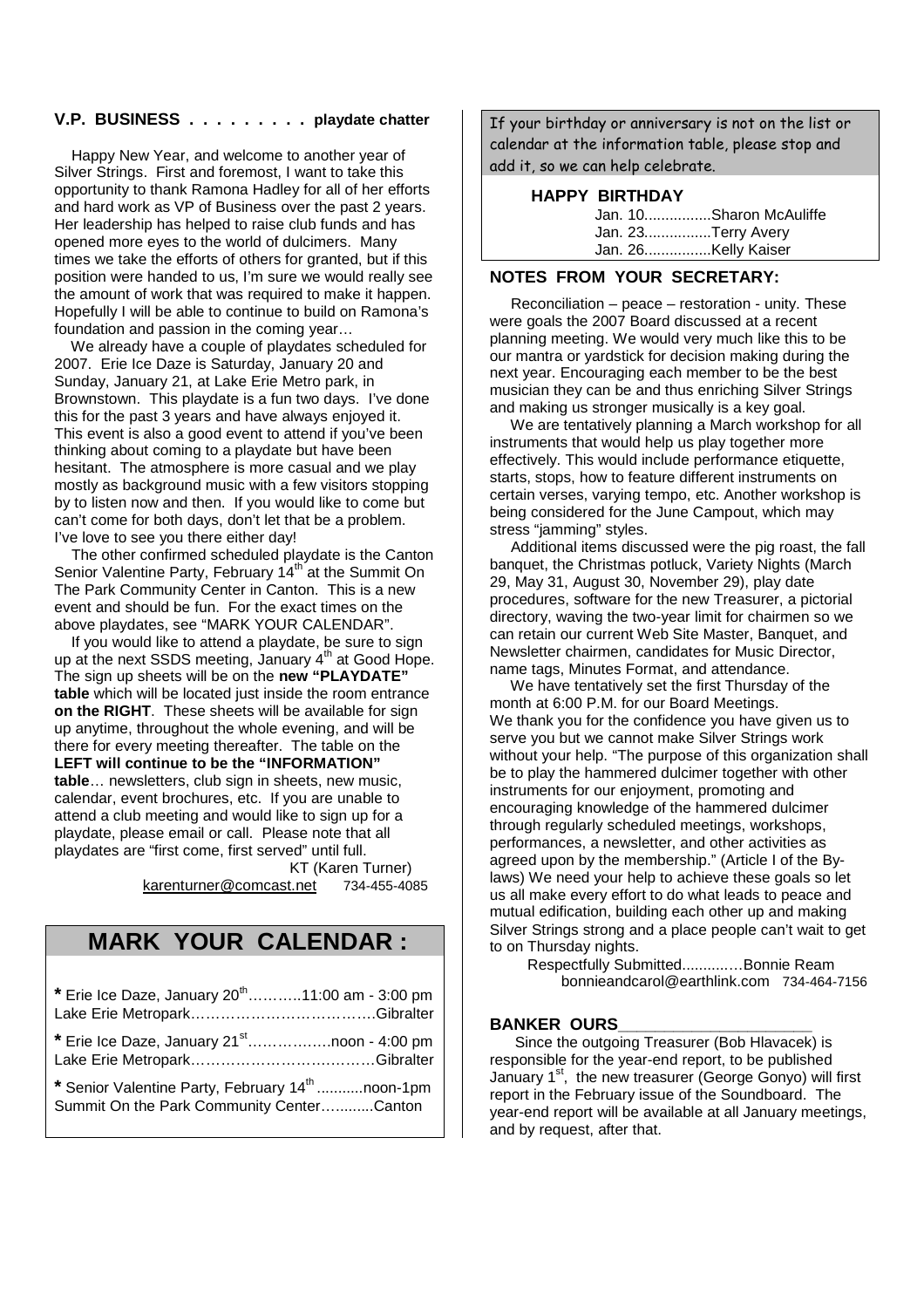## **NEW MEMBER**

| 6379 Van Vleet Rd. Swartz Creek Mi 48473     |
|----------------------------------------------|
| Craigdeh7@charter.netHammer Dulcimer, Guitar |

## **BOARD SUPPORT for 2007**

| <b>SOUNDBOARD EDITOR Sandi Hlavacek</b><br>datadoc@sbcqlobal.net | 734-663-7974 |
|------------------------------------------------------------------|--------------|
| karenturner@comcast.net                                          | 734-455-4085 |
|                                                                  |              |

**HISTORIAN. . . . . . . . . . . . . . . . . . . . . .**Val Losse val\_losse@yahoo.com 734-994-9097

## **SSDS Holiday Potluck Dinner**



On December 14<sup>th</sup>, Silver Strings Dulcimer Society held it's Holiday Potluck, followed by a dessert & concert for members of Good Hope Lutheran Church. We certainly have a lot of great cooks in the group. Perhaps at the next potluck, we can have the name of the donor posted by each dish, so we know who to get the favorite recipe from.

It provided the church an opportunity to come see what we're doing on Thursday nights, and allowed us to give a musical thank you for continued use of their space. A good time was had by all.



| <b>SSDS</b> | <b>January Play List</b>          |         | first |
|-------------|-----------------------------------|---------|-------|
|             | key                               |         | note  |
| 1.G         | <b>Westphalia Waltz</b>           | 2X      | D     |
| 2.C         | <b>Winter Wonderland</b>          | 2X      | G     |
| 3.G         | <b>Bellman's Jig</b>              | 3X      | D     |
| 4.D         | Peek-a-Boo Waltz                  | 3X      | F#    |
| 5.D         | John Ryan's Polka                 | 3X      | D     |
| 6.G         | <b>Old Joe Clark</b>              | 4X      | A     |
| 7.G         | Down Yonder                       | 3X      | B     |
| 8.G         | <b>Maggie</b>                     | 3x      | B     |
| 9.D         | <b>Painter's Polka</b>            | 3X      | A     |
| 10.D        | <b>Young Roddy McCorley</b>       | 4X      | G     |
| 11.C.       | Julida Polka (end on A)           | 3 1/2 G |       |
| 12.Am       | Katushka                          | 5X      | A     |
| 13.G        | <b>Silver and Gold</b>            | 3X      | в     |
| 14.D        | <b>Over the Waterfall</b>         | 3X      | D     |
| 15.G        | <b>South Wind</b>                 | 3x      | D     |
| 16.G        | <b>Columbus Stockade Blues 4X</b> |         | B     |
| 17.D        | <b>Viola's Schottische</b>        | 3x      | F#    |
| 18.C.       | <b>Silver Bells</b>               | 2x      | C     |
| 19 G        | Redwing                           | 3x      | D     |
| 20G         | <b>Let It Snow</b>                | 2x      | Е     |
| 21.G        | <b>Festival Rag</b>               | 3x      | A     |
| 22 G        | I'll Remember You Love            | 2x      | в     |
| 23 G        | <b>Red Apple Rag</b>              | 3X      | D     |
| 25 G        | Jingle Bells (Ch+2                | $Ch+2B$ |       |
| 26          | <b>Endless Medley:</b>            | $2$ ea  |       |
| D           | <b>Ragtime Annie</b>              |         | F#    |
| D           | <b>Soldiers Joy</b>               |         | F#    |
| D&G         | <b>Golden Slippers</b>            |         | D     |

**Q: Why are harps like elderly parents?** *A: Both are unforgiving and hard to get into and out of cars.*

## **Q: What's the range of <sup>a</sup> bass?**

*A: Twenty yards if you have a good arm!*

# **Join the fun at playdates......**

Silver Strings played at 14 locations during the busy month of December. Response has been terrific ! The audience clapped and sang in the nursing homes and churches. Sometimes, as at Burger School, they clapped, sang and danced.

There is usually "show and tell time" after the performance or during a break. People are most often curious about the hammered and mountain dulcimers. They eagerly come forward for a closer look, with lots of questions. That is our best opportunity to "Spread the word" about these unique instruments.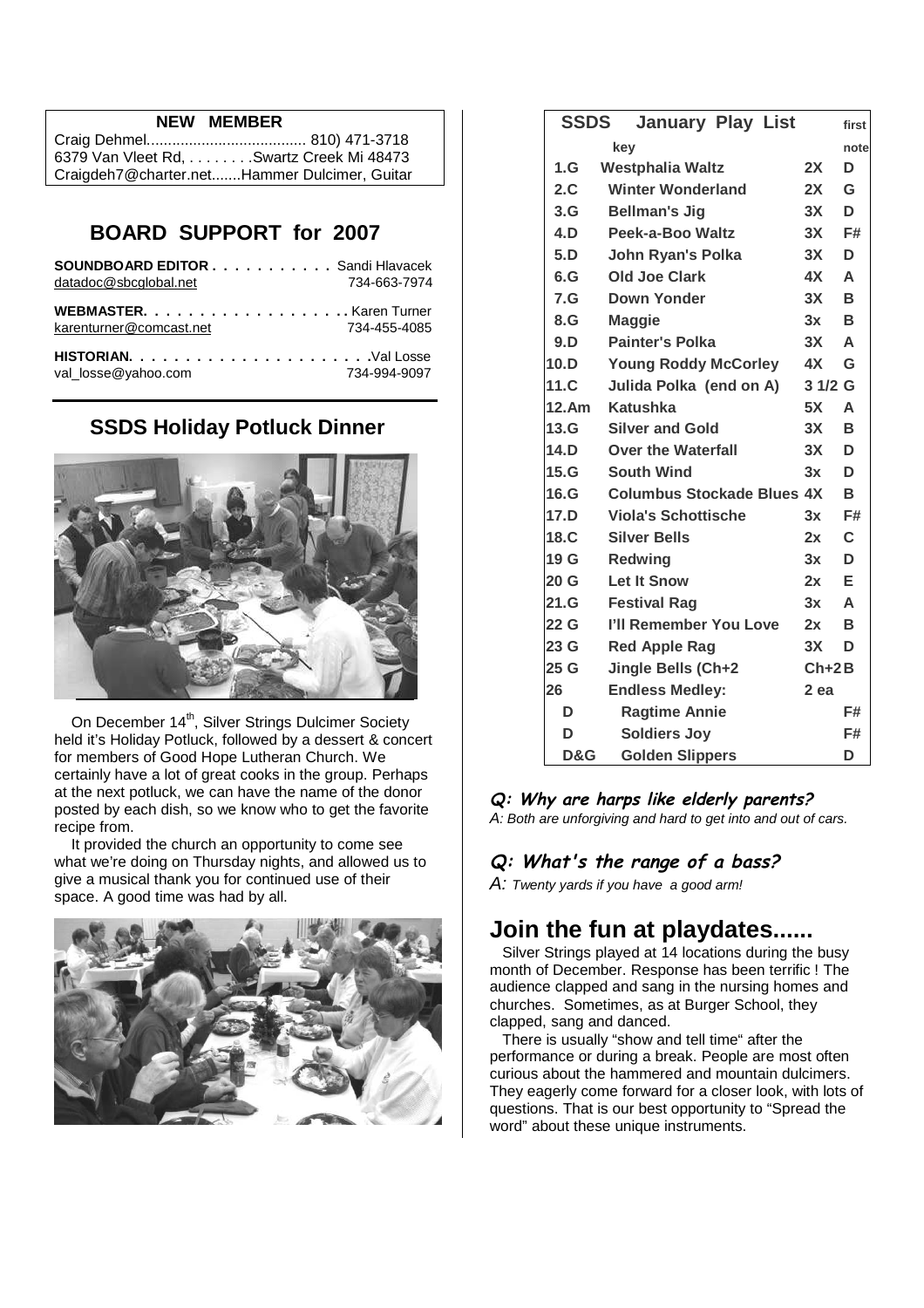# **DECEMBER PLAYDATES**





**Assn. Retired School Personnel, Berkley**



**United Methodist Church, Wyandotte**





**American House, Westland Our Redeemer Lutheran Church, Dearborn**



**Franklin Community Church, Franklin Hills Burger School for Autistic, Garden City**